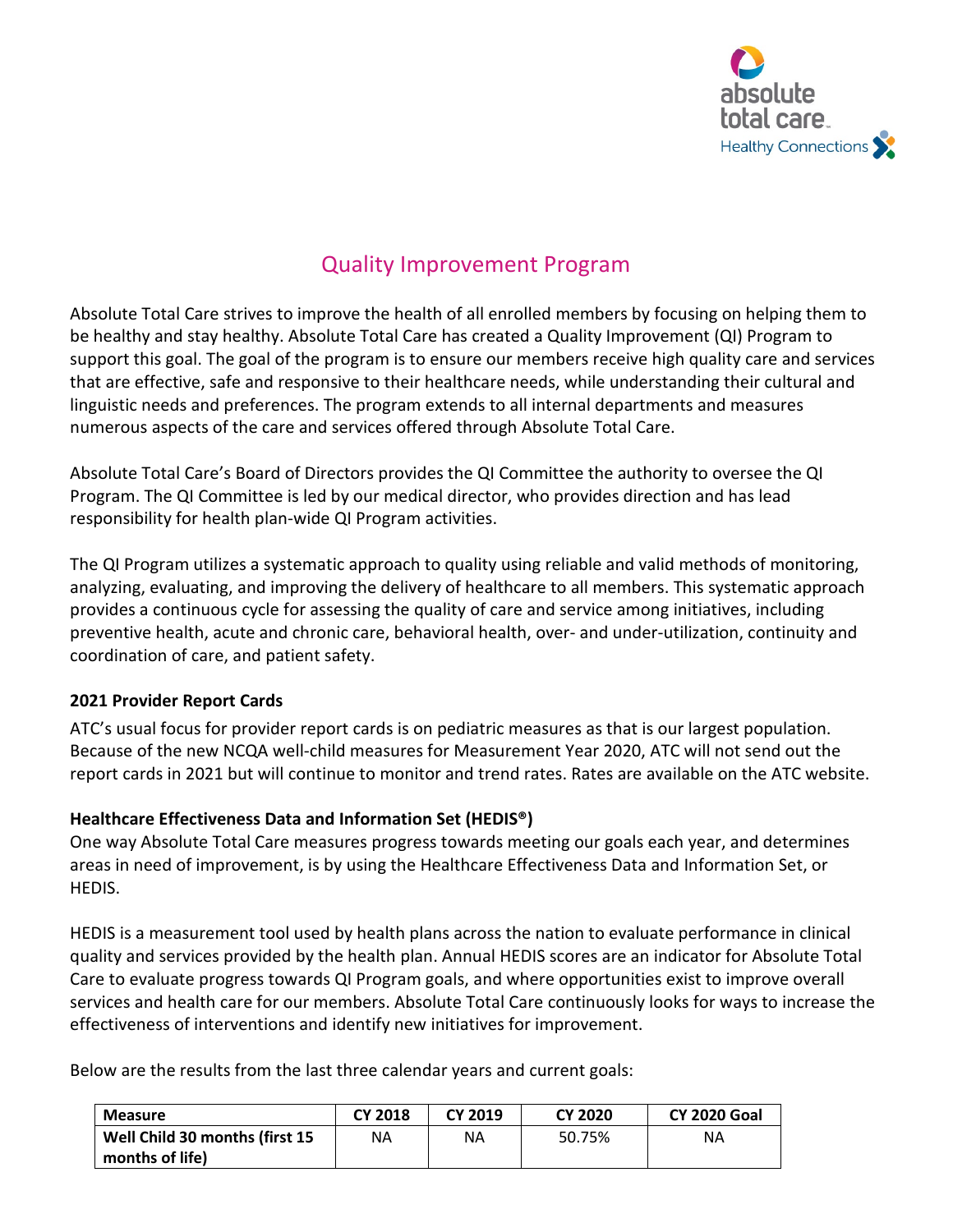| Well Child 30 months (15-30        | <b>NA</b> | <b>NA</b> | 69.74% | <b>NA</b> |
|------------------------------------|-----------|-----------|--------|-----------|
| months)                            |           |           |        |           |
| <b>Weight Assessment&amp;</b>      | 84.18%    | 87.59%    | 73.48% | 87.1%     |
| <b>Counseling BMI</b>              |           |           |        |           |
| <b>Timeliness of Prenatal Care</b> | 91.48%    | 93.67%    | 89.54% | 92.2%     |
| <b>Breast Cancer Screening</b>     | 64.09%    | 61.67%    | 57.55% | 63.7%     |
| Follow up for Children             | 53.06%    | 44.08%    | 63.28% | 67.6%     |
| <b>Prescribed ADHD Medication</b>  |           |           |        |           |
| (Initiation; 30 days)              |           |           |        |           |
| <b>Antidepressant Medication</b>   | 25.10%    | 23.13%    | 32.07% | 52.4%     |
| <b>Management (Continuation;</b>   |           |           |        |           |
| <b>180 Days)</b>                   |           |           |        |           |

\*\*Well Child 30 months is a new HEDIS measure for CY2020.

#### **Consumer Assessment of Healthcare Providers and Systems (CAHPS**®**)**

Absolute Total Care also utilizes a survey called the Consumer Assessment of Healthcare Providers and Systems (CAHPS) to assess member satisfaction. The CAHPS survey is a standard tool for measuring and reporting on member experience with their health plan and services received. CAHPS is a national tool used by health plans; questions include such items as ability to get an appointment with their primary care physician or specialist, and respectful treatment by the providers. The CAHPS results are reviewed by Absolute Total Care and the QI Committee and action plans are implemented to improve any deficiencies.

| <b>Measure</b>                         | <b>2019 Child</b><br><b>CAHPS</b> | <b>2020 Child</b><br><b>CAHPS</b> | <b>2021 Child</b><br><b>CAHPS</b> | 2019<br><b>Adult</b><br><b>CAHPS</b> | <b>2020 Child</b><br><b>CAHPS</b> | <b>2021 Child</b><br><b>CAHPS</b> |
|----------------------------------------|-----------------------------------|-----------------------------------|-----------------------------------|--------------------------------------|-----------------------------------|-----------------------------------|
| <b>Getting Needed Care</b>             | 86.27%                            | 88.60%                            | 92.7%                             | 85.95%                               | 81.20%                            | 83.4%                             |
| <b>Getting Care Quickly</b>            | 93.88%                            | 94.20%                            | 90.8%                             | 84.22%                               | 88.60%                            | 82.4%                             |
| Rating of Health Plan                  | 89.40%                            | 73.90%                            | 75%                               | 79.31%                               | 76.50%                            | 61.4%                             |
| Rating of Personal Doctor              | 92.62%                            | 90.30%                            | 83.9%                             | 84.02%                               | 86.20%                            | 70%                               |
| Rating of Health Care                  | 91.29%                            | 87.90%                            | 78.7%                             | 68.57%                               | 61.50%                            | 53.1%                             |
| <b>How Well Doctors</b><br>Communicate | 97.01%                            | 95.90%                            | 97.2%                             | 93.10%                               | 93.70%                            | 92.7%                             |
| <b>Customer Service</b>                | 91.52%                            | 88.90%                            | 89.6%                             | 92.57%                               | 88.80%                            | 91.2%                             |

Below are our CAHPS results from the last three calendar years:

## **Clinical Practice Guidelines (CPGs)**

Absolute Total Care adopts evidence-based clinical practice guidelines (CPGs) to assist practitioners and members with making decisions regarding appropriate healthcare for specific clinical circumstances. These guidelines include clinical, preventive, and behavioral practice guidelines. All guidelines are available to providers on the Absolute Total Care website and by request. Absolute Total Care monitors medical records, HEDIS data, and data from a corporate driven clinical initiatives dashboard related to clinical programs to determine practitioners' adherence to various practice guidelines as approved by the Quality Improvement Committee. Individual practitioners are notified of any results <80% when compliance is audited via medical record review. Results based on HEDIS data or the clinical initiatives dashboard are